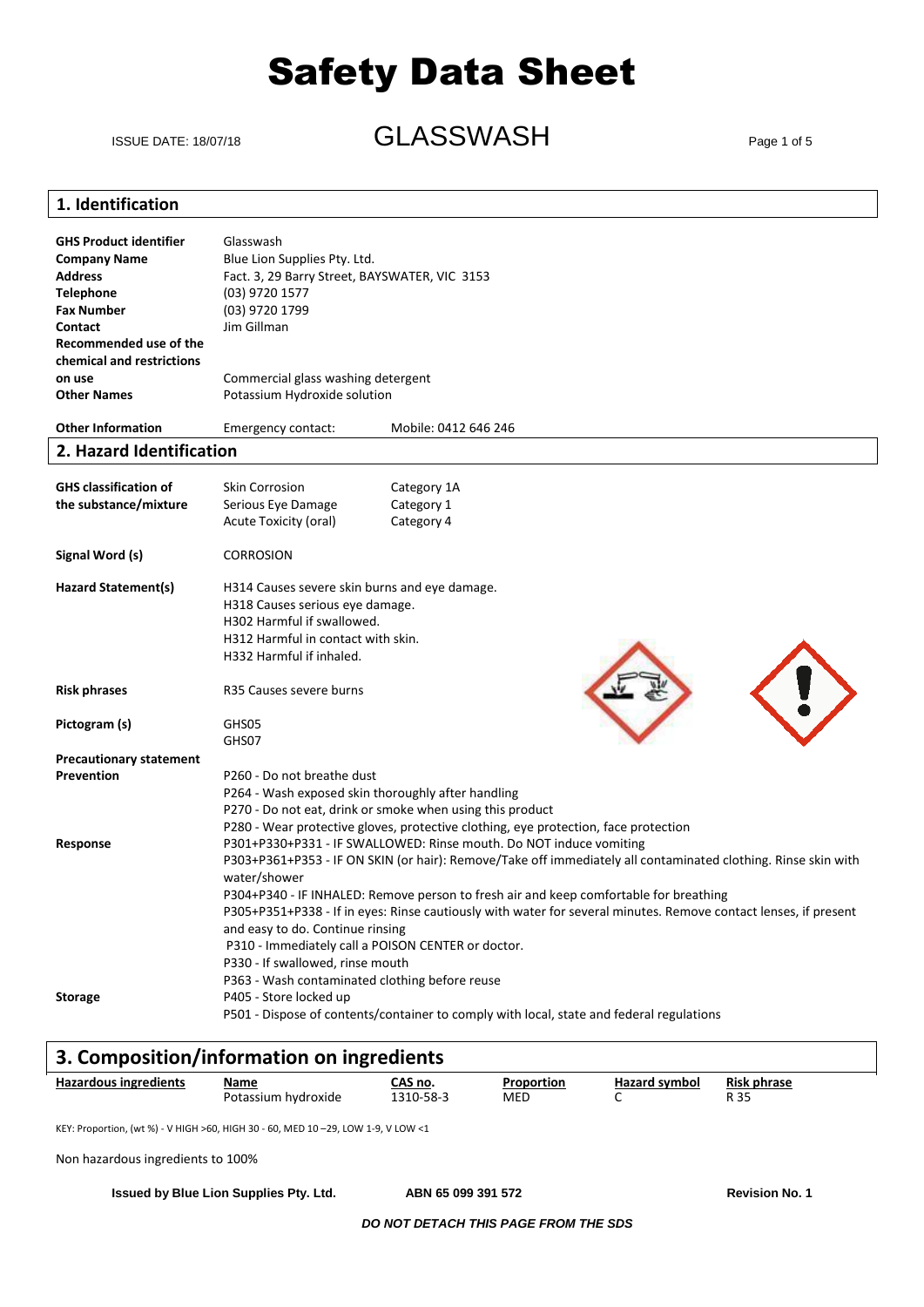ISSUE DATE: 18/07/18 **GLASSWASH** Page 2 of 5

### **4. First-aid measures**

| Ingestion:                  | Rinse mouth thoroughly with water immediately. Give water to drink. DO NOT induce vomiting. If vomiting<br>occurs, have victim lean forward to reduce risk of aspiration. If vomiting occurs give further water to achieve<br>effective dilution. Seek immediate medical assistance. |
|-----------------------------|--------------------------------------------------------------------------------------------------------------------------------------------------------------------------------------------------------------------------------------------------------------------------------------|
| Skin:                       | Wash affected areas with copious quantities of water immediately. Remove contaminated clothing and wash<br>before re-use. Seek urgent medical assistance. Cover skin with an emollient.                                                                                              |
| Eye contact                 | Immediately irrigate with copious quantity of water for at least 15 minutes. Eyelids to be held open. Seek<br>immediate medical assistance.<br>If available, a neutral saline solution may be used to flush the contaminated eye/s an additional 30 minutes.                         |
| <b>First Aid Facilities</b> | Maintain eyewash fountain and safety shower in work area.                                                                                                                                                                                                                            |
| <b>Advice to Doctor</b>     | Treat symptomatically as for strong alkalis. Consult Poisons Information Centre. In severe cases, where excessive<br>amounts of potassium hydroxide have been ingested, endoscopy should be performed to determine the severity<br>of the oesophageal burns.                         |
| <b>Other Information</b>    | For advice, contact the National Poisons Information Centre (Phone Australia 13 11 26 New Zealand 0800 764<br>766) or a doctor.                                                                                                                                                      |

### **5. Fire-fighting measures**

| <b>Hazards from Combustion</b><br>Suitable extinguishing<br>media                                                     | May liberate toxic fumes in fire (potassium oxide).<br>Use extinguishing media most appropriate for the surrounding fire.<br>Small fire: Use dry chemical, CO2 or water spray.<br>Large fire: Use water spray, fog or foam - Do NOT use water jets.<br>If safe to do so, move undamaged containers from the fire area. Cool containers with flooding quantities<br>of water until well after the fire is out. |
|-----------------------------------------------------------------------------------------------------------------------|---------------------------------------------------------------------------------------------------------------------------------------------------------------------------------------------------------------------------------------------------------------------------------------------------------------------------------------------------------------------------------------------------------------|
| Specific hazards arising from<br>the chemical<br><b>Hazchem Code</b><br><b>Precautions in connection</b><br>with fire | Material does not burn. Fire or heat will produce irritating, poisonous and/or corrosive gases.<br>2X<br>Wear SCBA and chemical splash suit. Fully encapsulating, gas-tight suits should be worn for maximum<br>protection. Structural firefighter's uniform is NOT effective for these materials.                                                                                                            |

### **6. Accidental release measures**

| <b>Personal Precautions</b><br><b>Personal Protection</b>          | Avoid contact with skin. Avoid contact with eyes.<br>Gloves. Face-shield. Corrosion-proof suit. Dust cloud production: compressed air/oxygen apparatus. Wear<br>protective clothing specified for normal operations (see Section 8) |  |
|--------------------------------------------------------------------|-------------------------------------------------------------------------------------------------------------------------------------------------------------------------------------------------------------------------------------|--|
| <b>Clean-up Methods-</b>                                           |                                                                                                                                                                                                                                     |  |
| <b>Small Spillages</b>                                             | Absorb with liquid-binding material (sand, diatomite, acid binders, universal binders, sawdust).                                                                                                                                    |  |
|                                                                    | Use neutralizing agent. Dispose contaminated material as waste according to item 13.                                                                                                                                                |  |
| <b>Clean-up Methods-</b>                                           |                                                                                                                                                                                                                                     |  |
| Large Spillages                                                    | Seek expert advice on handling and disposal.                                                                                                                                                                                        |  |
| <b>Environmental Precautions</b> Avoid release to the environment. |                                                                                                                                                                                                                                     |  |

### **7. Handling and storage**

| <b>Precautions for Safe</b><br><b>Handling</b>                                                    | Remove contaminated clothing immediately. Clean contaminated clothing. Use corrosion proof equipment.<br>Do not discharge the waste into the drain. Avoid raising dust. Observe very strict hygiene - avoid contact. Keep<br>container tightly closed. Carry operations in the open/under local exhaust/ventilation or with respiratory<br>protection. |
|---------------------------------------------------------------------------------------------------|--------------------------------------------------------------------------------------------------------------------------------------------------------------------------------------------------------------------------------------------------------------------------------------------------------------------------------------------------------|
| Conditions for safe storage,<br>including any<br>incompatibilities.<br><b>Storage Regulations</b> | Store in a cool, dry place. Store away from acids and strong oxidising agents. Keep containers securely sealed.<br>Refer Australian Standard AS 3780 - 1994 'The Storage and Handling of Corrosive Substances'.                                                                                                                                        |

**Issued by Blue Lion Supplies Pty. Ltd. ABN 65 099 391 572 Revision No. 1**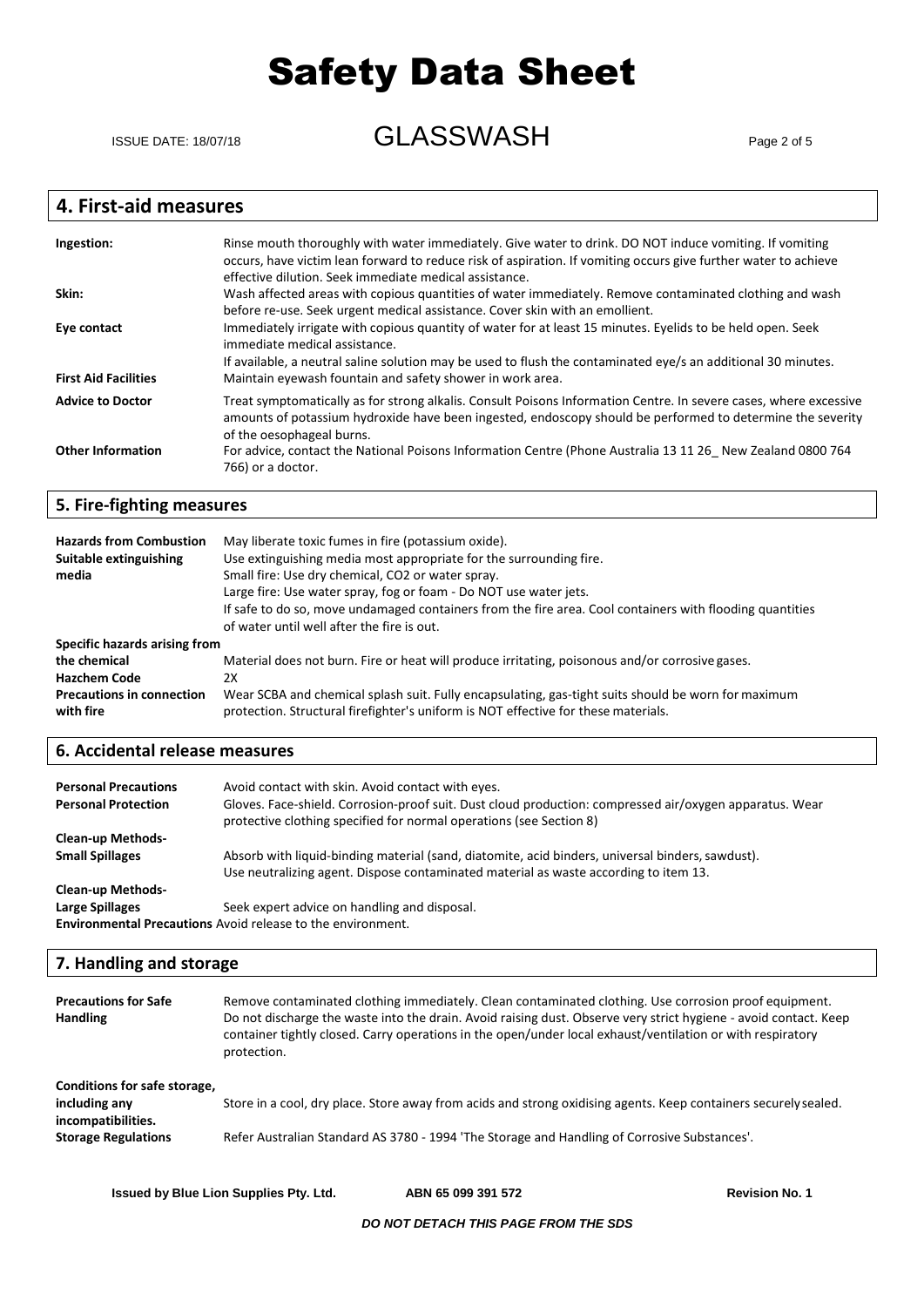### ISSUE DATE: 18/07/18 **GLASSWASH** Page 3 of 5

### **8. Exposure controls/personal protection**

| Occupational exposure limit<br>values |                                                                                                                                                                                                                                                                                                                                                                                                                                                                                                                                                                                                                                                                                                        |                                                                                                                                                                                                                                                                                                          |     |                   |     |                 |
|---------------------------------------|--------------------------------------------------------------------------------------------------------------------------------------------------------------------------------------------------------------------------------------------------------------------------------------------------------------------------------------------------------------------------------------------------------------------------------------------------------------------------------------------------------------------------------------------------------------------------------------------------------------------------------------------------------------------------------------------------------|----------------------------------------------------------------------------------------------------------------------------------------------------------------------------------------------------------------------------------------------------------------------------------------------------------|-----|-------------------|-----|-----------------|
|                                       | <b>Name</b>                                                                                                                                                                                                                                                                                                                                                                                                                                                                                                                                                                                                                                                                                            | <b>STEL</b>                                                                                                                                                                                                                                                                                              |     | <b>TWA</b>        |     |                 |
|                                       |                                                                                                                                                                                                                                                                                                                                                                                                                                                                                                                                                                                                                                                                                                        | mg/m <sup>3</sup>                                                                                                                                                                                                                                                                                        | ppm | mg/m <sup>3</sup> | ppm | <b>Footnote</b> |
|                                       | Potassium hydroxide                                                                                                                                                                                                                                                                                                                                                                                                                                                                                                                                                                                                                                                                                    |                                                                                                                                                                                                                                                                                                          |     | $\mathcal{P}$     |     | Ceiling limit   |
| Other exposure                        |                                                                                                                                                                                                                                                                                                                                                                                                                                                                                                                                                                                                                                                                                                        |                                                                                                                                                                                                                                                                                                          |     |                   |     |                 |
| <b>Information</b>                    |                                                                                                                                                                                                                                                                                                                                                                                                                                                                                                                                                                                                                                                                                                        | A time weighted average (TWA) has been established for Potassium hydroxide (Safe Work Australia) of 2<br>mg/m <sup>3</sup> . The exposure value at the TWA is the average airborne concentration of a<br>particular substance when calculated over a normal 8 hour working day for a 5 day working week. |     |                   |     |                 |
| <b>Appropriate engineering</b>        |                                                                                                                                                                                                                                                                                                                                                                                                                                                                                                                                                                                                                                                                                                        |                                                                                                                                                                                                                                                                                                          |     |                   |     |                 |
| <b>Controls</b>                       | In industrial situations maintain the concentrations values below the TWA. This may be achieved by<br>process modification, use of local exhaust ventilation, capturing substances at the source, or other<br>methods.                                                                                                                                                                                                                                                                                                                                                                                                                                                                                 |                                                                                                                                                                                                                                                                                                          |     |                   |     |                 |
| <b>Personal Protective</b>            | Final choice of personal protective equipment will depend on individual circumstances and/or according                                                                                                                                                                                                                                                                                                                                                                                                                                                                                                                                                                                                 |                                                                                                                                                                                                                                                                                                          |     |                   |     |                 |
| Equipment                             | to risk assessments undertaken.                                                                                                                                                                                                                                                                                                                                                                                                                                                                                                                                                                                                                                                                        |                                                                                                                                                                                                                                                                                                          |     |                   |     |                 |
| <b>Respiratory Protection</b>         | Where ventilation is not adequate, respiratory protection may be required. Avoid breathing dust, vapours<br>or mists. Respiratory protection should comply with AS 1716 - Respiratory Protective Devices and be<br>selected in accordance with AS 1715 - Selection, Use and Maintenance of Respiratory Protective<br>Devices. Filter capacity and respirator type depends on exposure levels. In event of emergency or<br>planned entry into unknown concentrations a positive pressure, full-face piece SCBA should be used. If<br>respiratory protection is required; institute a complete respiratory protection program including selection,<br>fit testing, training, maintenance and inspection. |                                                                                                                                                                                                                                                                                                          |     |                   |     |                 |
| <b>Eye Protection</b>                 | The use of a face shield, chemical goggles or safety glasses with side shield protection as appropriate.<br>Must comply with Australian Standards AS 1337 and be selected and used in accordance with AS 1336.                                                                                                                                                                                                                                                                                                                                                                                                                                                                                         |                                                                                                                                                                                                                                                                                                          |     |                   |     |                 |
| <b>Hand Protection</b>                | Avoid skin contact when removing gloves from hands, do not touch the gloves outer surface. Dispose of<br>gloves as hazardous waste.<br>Hand protection should comply with AS 2161, Occupational protective gloves - Selection, use and<br>maintenance.<br>Recommendation: Rubber or plastic gloves.                                                                                                                                                                                                                                                                                                                                                                                                    |                                                                                                                                                                                                                                                                                                          |     |                   |     |                 |
| Footwear                              | Safety boots in industrial situations is advisory, foot protection should comply with AS 2210,<br>Occupational protective footwear - Guide to selection, care and use.                                                                                                                                                                                                                                                                                                                                                                                                                                                                                                                                 |                                                                                                                                                                                                                                                                                                          |     |                   |     |                 |
| <b>Body Protection</b>                | Clean clothing or protective clothing should be worn, preferably with and apron. Clothing for protection                                                                                                                                                                                                                                                                                                                                                                                                                                                                                                                                                                                               |                                                                                                                                                                                                                                                                                                          |     |                   |     |                 |
| <b>Hygiene Measures</b>               | against chemicals should comply with AS 3765 Clothing for Protection Against Hazardous Chemicals.<br>Do not eat, drink or smoke in work areas. Wash hands thoroughly after handling this material. Maintain<br>good housekeeping.                                                                                                                                                                                                                                                                                                                                                                                                                                                                      |                                                                                                                                                                                                                                                                                                          |     |                   |     |                 |

### **9. Physical and chemical properties**

| Appearance              | Clear Light Yellow liquid               |
|-------------------------|-----------------------------------------|
| Odour                   | Characteristic                          |
| <b>Melting Point</b>    | $^{\circ}$ 0 $^{\circ}$ C               |
| <b>Boiling Point</b>    | $\degree$ 100 $\degree$ C               |
| <b>Flash point</b>      | Not applicable                          |
| <b>Vapour Pressure</b>  | ~ 2 kPa at 20°C (water vapour pressure) |
| <b>Solubility</b>       | Soluble in water in all proportions.    |
| <b>Specific Gravity</b> | 1.2 g/cm <sup>3</sup> @ 20 °C           |
| рH                      | 14 (as supplied)                        |
| <b>Viscosity</b>        | ~100 cPs @ 20 °C                        |
| <b>Percent volatile</b> | > 80%                                   |
| Flammability            | Non flammable                           |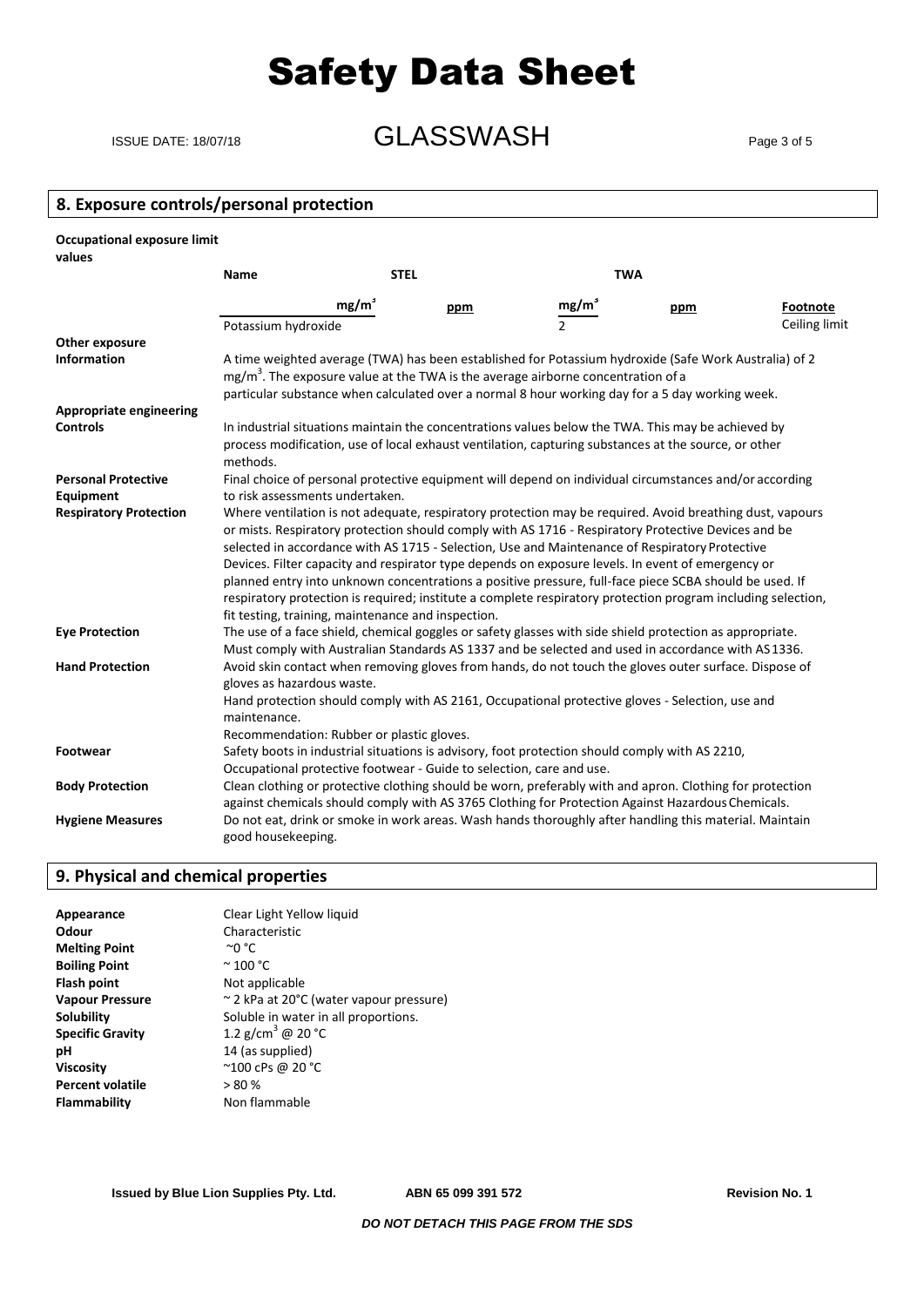ISSUE DATE: 18/07/18 **GLASSWASH** Page 4 of 5

### **10. Stability and reactivity**

| <b>Chemical Stability</b>       | Stable under normal use conditions.      |
|---------------------------------|------------------------------------------|
| <b>Conditions to Avoid</b>      | High temperatures and incompatibilities. |
| <b>Incompatible Materials</b>   | Strong acids and oxidising agents        |
| <b>Hazardous Decomposition</b>  |                                          |
| products                        | Potassium oxide.                         |
| Possibility of                  |                                          |
| hazardous reactions             | Reacts violently with acids.             |
| <b>Hazardous Polymerization</b> | Will not occur.                          |

### **11. Toxicological Information**

The following information is based on 100% Potassium Hydroxide

| <b>Acute toxicity</b>                       | Harmful if swallowed.                                                                                         |
|---------------------------------------------|---------------------------------------------------------------------------------------------------------------|
|                                             | LD50 oral rat 333 mg/kg (Rat; Experimental value)                                                             |
| Skin corrosion/irritation                   | Causes severe skin burns and eye damage.                                                                      |
|                                             | Serious eye damage/irritation                                                                                 |
| <b>Respiratory or skin</b>                  |                                                                                                               |
| <b>Sensitisation</b>                        | Not classified                                                                                                |
| Germ cell Mutagenicity                      | Not classified                                                                                                |
| Carcinogenicity                             | Not classified                                                                                                |
| <b>Reproductive toxicity</b>                | Not classified                                                                                                |
| Specific target organ                       |                                                                                                               |
| toxicity (single exposure)                  | Not classified                                                                                                |
| Specific target organ                       |                                                                                                               |
| toxicity (repeated exposure) Not classified |                                                                                                               |
| <b>Aspiration hazard</b>                    | Not classified                                                                                                |
| Symptoms/injuries after                     |                                                                                                               |
| <b>Inhalation</b>                           | AFTER INHALATION OF DUST Dry/sore throat. Corrosion of the upper respiratory tract. Respiratory difficulties. |
|                                             | FOLLOWING SYMPTOMS MAY APPEAR LATER: Possible oedema of the upper respiratory tract. Possible                 |
|                                             | inflammation of the respiratory tract. Possible laryngeal spasm/oedema. Risk of pneumonia.                    |
| Symptoms/injuries after                     |                                                                                                               |
| skin contact                                | SEVERE SKIN IRRITANT. Caustic burns/corrosion of the skin and slow-healing wounds.                            |
| Symptoms/injuries after                     |                                                                                                               |
| eye contact                                 | SEVERE EYE IRRITANT. Corrosion of the eye tissue potentially with permanent eye damage and blindness.         |
| Symptoms/injuries after                     |                                                                                                               |
| Ingestion                                   | Abdominal pain. Difficulty in swallowing. Possible esophageal perforation. Irritation of the oral mucous      |
|                                             | membranes. Burns to the gastric/intestinal mucosa. Blood in vomit. AFTER ABSORPTION OF HIGH QUANTITIES:       |
|                                             | Change in the haemogramme/blood composition. Disturbances of heart rate. FOLLOWING SYMPTOMS MAY               |
|                                             | APPEAR LATER: Bleeding of the gastrointestinal tract. Low arterial pressure. Blood in stool. Shock.           |
| <b>Chronic symptoms</b>                     | No effects known.                                                                                             |
|                                             |                                                                                                               |

#### **12. Ecological information**

.

The following information is based on 100% Potassium Hydroxide

**Ecology – water** Ground water pollutant. Harmful to fishes. Highly toxic to plankton. pH shift. Insufficient data available on ecotoxicity. LC50 fishes 1 > 28.6 mg/l (96 h; Pisces; LETHAL) LC50 fish 2 80 mg/l (Gambusia affinis) TLM fish 1 80 ppm (24 h; Gambusia affinis)